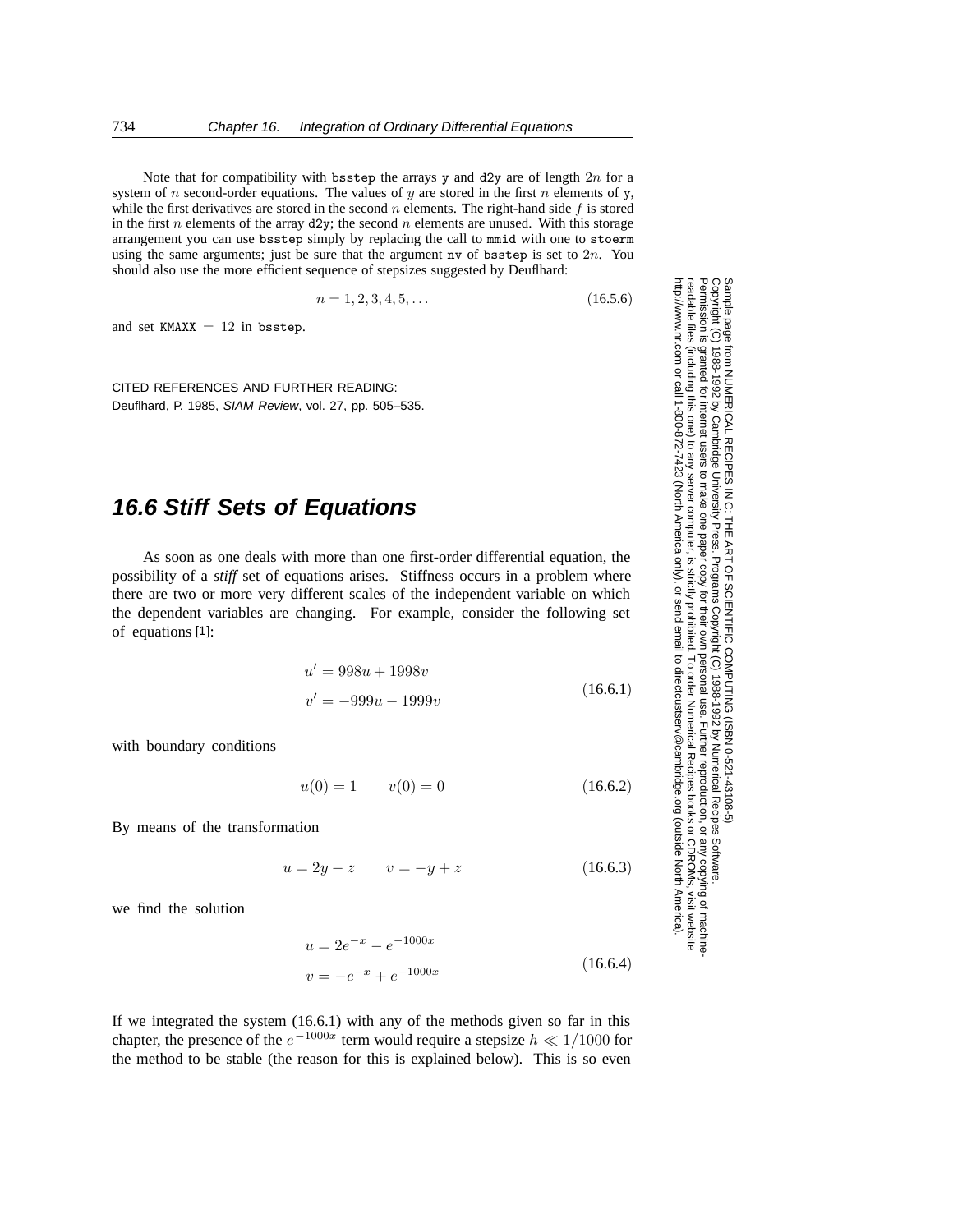

Figure 16.6.1. Example of an instability encountered in integrating a stiff equation (schematic). Here it is supposed that the equation has two solutions, shown as solid and dashed lines. Although the initial conditions are such as to give the solid solution, the stability of the integration (shown as the unstable dotted sequence of segments) is determined by the more rapidly varying dashed solution, even after that solution has effectively died away to zero. Implicit integration methods are the cure.

though the  $e^{-1000x}$  term is completely negligible in determining the values of u and  $v$  as soon as one is away from the origin (see Figure 16.6.1).

This is the generic disease of stiff equations: we are required to follow the variation in the solution on the shortest length scale to maintain stability of the integration, even though accuracy requirements allow a much larger stepsize.

To see how we might cure this problem, consider the single equation

$$
y' = -cy \tag{16.6.5}
$$

where  $c > 0$  is a constant. The explicit (or *forward*) Euler scheme for integrating this equation with stepsize  $h$  is

$$
y_{n+1} = y_n + hy'_n = (1 - ch)y_n \tag{16.6.6}
$$

The method is called explicit because the new value  $y_{n+1}$  is given explicitly in terms of the old value  $y_n$ . Clearly the method is unstable if  $h > 2/c$ , for then  $|y_n|\to\infty$  as  $n\to\infty$ .

The simplest cure is to resort to *implicit* differencing, where the right-hand side is evaluated at the *new* y location. In this case, we get the *backward Euler* scheme:

$$
y_{n+1} = y_n + hy'_{n+1}
$$
 (16.6.7)

$$
y_{n+1} = \frac{y_n}{1 + ch} \tag{16.6.8}
$$

The method is absolutely stable: even as  $h \to \infty$ ,  $y_{n+1} \to 0$ , which is in fact the correct solution of the differential equation. If we think of  $x$  as representing time, then the implicit method converges to the true equilibrium solution (i.e., the solution at late times) for large stepsizes. This nice feature of implicit methods holds only for linear systems, but even in the general case implicit methods give better stability.

Permission is granted for internet users to make one paper copy for their own personal use. Further reproduction, or any copyin Copyright (C) 1988-1992 by Cambridge University Press.Programs Copyright (C) 1988-1992 by Numerical Recipes Software. Sample page from NUMERICAL RECIPES IN C: THE ART OF SCIENTIFIC COMPUTING (ISBN 0-521-43108-5) g of machinereadable files (including this one) to any servercomputer, is strictly prohibited. To order Numerical Recipes booksor CDROMs, visit website http://www.nr.com or call 1-800-872-7423 (North America only),or send email to directcustserv@cambridge.org (outside North America).

or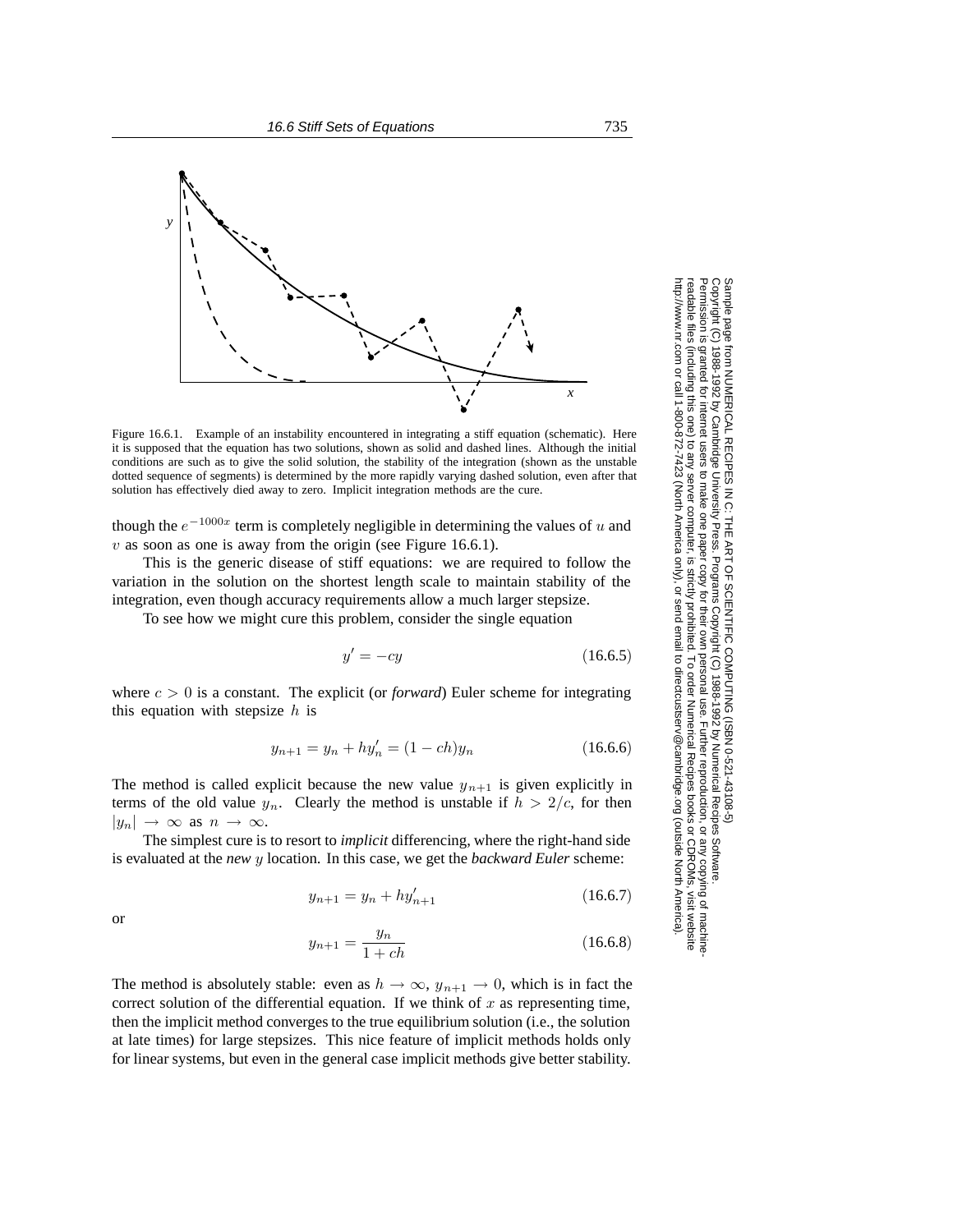Of course, we give up *accuracy* in following the evolution towards equilibrium if we use large stepsizes, but we maintain *stability*.

These considerations can easily be generalized to sets of linear equations with constant coefficients:

$$
\mathbf{y}' = -\mathbf{C} \cdot \mathbf{y} \tag{16.6.9}
$$

where **C** is a positive definite matrix. Explicit differencing gives

$$
\mathbf{y}_{n+1} = (\mathbf{1} - \mathbf{C}h) \cdot \mathbf{y}_n \tag{16.6.10}
$$

Now a matrix  $A^n$  tends to zero as  $n \to \infty$  only if the largest eigenvalue of A has magnitude less than unity. Thus  $y_n$  is bounded as  $n \to \infty$  only if the largest eigenvalue of  $1 - Ch$  is less than 1, or in other words

$$
h < \frac{2}{\lambda_{\text{max}}} \tag{16.6.11}
$$

where  $\lambda_{\text{max}}$  is the largest eigenvalue of **C**.

On the other hand, implicit differencing gives

$$
\mathbf{y}_{n+1} = \mathbf{y}_n + h\mathbf{y}'_{n+1} \tag{16.6.12}
$$

or

$$
\mathbf{y}_{n+1} = (\mathbf{1} + \mathbf{C}h)^{-1} \cdot \mathbf{y}_n \tag{16.6.13}
$$

If the eigenvalues of **C** are  $\lambda$ , then the eigenvalues of  $(1 + \mathbf{C}h)^{-1}$  are  $(1 + \lambda h)^{-1}$ , which has magnitude less than one for all  $h$ . (Recall that all the eigenvalues of a positive definite matrix are nonnegative.) Thus the method is stable for all stepsizes  $h$ . The penalty we pay for this stability is that we are required to invert a matrix at each step.

Not all equations are linear with constant coefficients, unfortunately! For the system

$$
\mathbf{y}' = \mathbf{f}(\mathbf{y}) \tag{16.6.14}
$$

implicit differencing gives

$$
\mathbf{y}_{n+1} = \mathbf{y}_n + h\mathbf{f}(\mathbf{y}_{n+1})\tag{16.6.15}
$$

In general this is some nasty set of nonlinear equations that has to be solved iteratively at each step. Suppose we try linearizing the equations, as in Newton's method:

$$
\mathbf{y}_{n+1} = \mathbf{y}_n + h \left[ \mathbf{f}(\mathbf{y}_n) + \left. \frac{\partial \mathbf{f}}{\partial \mathbf{y}} \right|_{\mathbf{y}_n} \cdot (\mathbf{y}_{n+1} - \mathbf{y}_n) \right]
$$
(16.6.16)

Here ∂**f**/∂**y** is the matrix of the partial derivatives of the right-hand side (the Jacobian matrix). Rearrange equation (16.6.16) into the form

$$
\mathbf{y}_{n+1} = \mathbf{y}_n + h \left[ \mathbf{1} - h \frac{\partial \mathbf{f}}{\partial \mathbf{y}} \right]^{-1} \cdot \mathbf{f}(\mathbf{y}_n)
$$
(16.6.17)

Sample page 1<br>Copyright (C) Copyright (C) 1988-1992 by Cambridge University Press.Sample page from NUMERICAL RECIPES IN C: THE ART OF SCIENTIFIC COMPUTING (ISBN 0-521-43108-5) http://www.nr.com or call 1-800-872-7423 (North America only),readable files (including this one) to any serverPermission is granted for internet users to make one paper copy for their own personal use. Further reproduction, or any copyin from NUMERICAL RECIPES IN C. THE ART OF SCIENTIFIC COMPUTING (ISBN 0-521-43108-5)<br>1988-1992 by Cambridge University Press. Programs Copyright (C) 1988-1992 by Numerical Recipes Software computer, is strictly prohibited. To order Numerical Recipes booksPrograms Copyright (C) 1988-1992 by Numerical Recipes Software. or send email to directcustserv@cambridge.org (outside North America). or CDROMs, visit website g of machine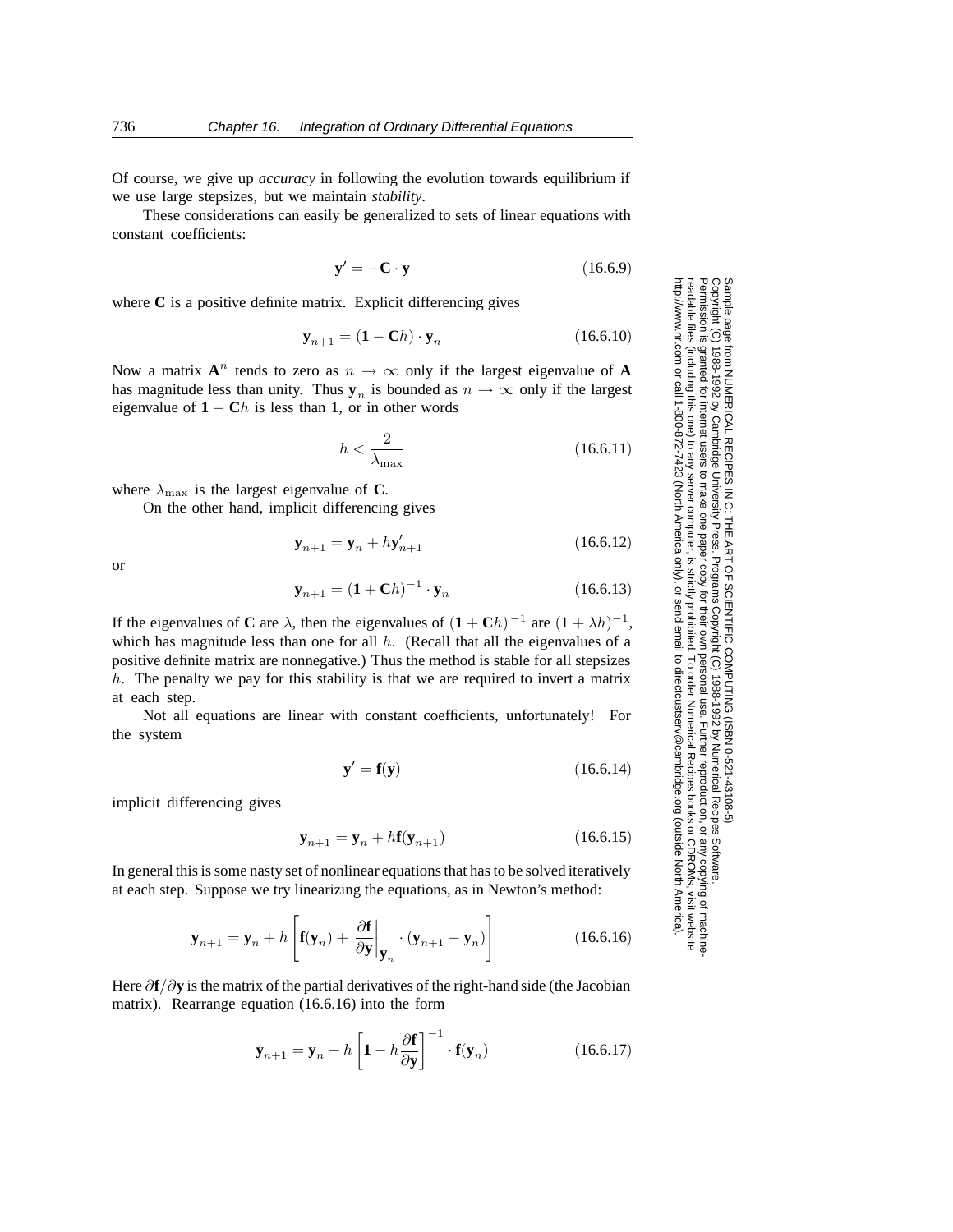If  $h$  is not too big, only one iteration of Newton's method may be accurate enough to solve equation (16.6.15) using equation (16.6.17). In other words, at each step we have to invert the matrix

$$
1 - h \frac{\partial \mathbf{f}}{\partial \mathbf{y}} \tag{16.6.18}
$$

to find  $y_{n+1}$ . Solving implicit methods by linearization is called a "semi-implicit" method, so equation (16.6.17) is the *semi-implicit Euler method*. It is not guaranteed to be stable, but it usually is, because the behavior is locally similar to the case of a constant matrix **C** described above.

So far we have dealt only with implicit methods that are first-order accurate. While these are very robust, most problems will benefit from higher-order methods. There are three important classes of higher-order methods for stiff systems:

- Generalizations of the Runge-Kutta method, of which the most useful are the Rosenbrock methods. The first practical implementation of these ideas was by Kaps and Rentrop, and so these methods are also called Kaps-Rentrop methods.
- Generalizations of the Bulirsch-Stoer method, in particular a semi-implicit extrapolation method due to Bader and Deuflhard.
- Predictor-corrector methods, most of which are descendants of Gear's backward differentiation method.

We shall give implementations of the first two methods. Note that systems where the right-hand side depends explicitly on x,  $f(y, x)$ , can be handled by adding x to the list of dependent variables so that the system to be solved is

$$
\begin{pmatrix} \mathbf{y} \\ x \end{pmatrix}' = \begin{pmatrix} \mathbf{f} \\ 1 \end{pmatrix} \tag{16.6.19}
$$

In both the routines to be given in this section, we have explicitly carried out this replacement for you, so the routines can handle right-hand sides of the form  $f(y, x)$ without any special effort on your part.

We now mention an important point: *It is absolutely crucial to scale your variables properly when integrating stiff problems with automatic stepsize adjustment.* As in our nonstiff routines, you will be asked to supply a vector  $y_{\text{scal}}$  with which the error is to be scaled. For example, to get constant fractional errors, simply set  $y_{\text{scal}} = |y|$ . You can get constant absolute errors relative to some maximum values by setting  $y_{\text{scal}}$  equal to those maximum values. In stiff problems, there are often strongly decreasing pieces of the solution which you are not particularly interested in following once they are small. You can control the relative error above some threshold **C** and the absolute error below the threshold by setting

$$
\mathbf{y}_{\text{scal}} = \max(\mathbf{C}, |\mathbf{y}|) \tag{16.6.20}
$$

If you are using appropriate nondimensional units, then each component of **C** should be of order unity. If you are not sure what values to take for **C**, simply try setting each component equal to unity. *We strongly advocate the choice (16.6.20) for stiff problems.*

One final warning: Solving stiff problems can sometimes lead to catastrophic precision loss. Be alert for situations where double precision is necessary.

Permission is granted for internet users to make one paper copy for their own personal use. Further reproduction, or any copyin

computer, is strictly prohibited. To order Numerical Recipes books

or send email to directcustserv@cambridge.org (outside North America).

Sample page from NUMERICAL RECIPES IN C: THE ART OF SCIENTIFIC COMPUTING (ISBN 0-521-43108-5)

Programs Copyright (C) 1988-1992 by Numerical Recipes Software.

g of machine-

or CDROMs, visit website

Copyright (C) 1988-1992 by Cambridge University Press.

readable files (including this one) to any server

http://www.nr.com or call 1-800-872-7423 (North America only),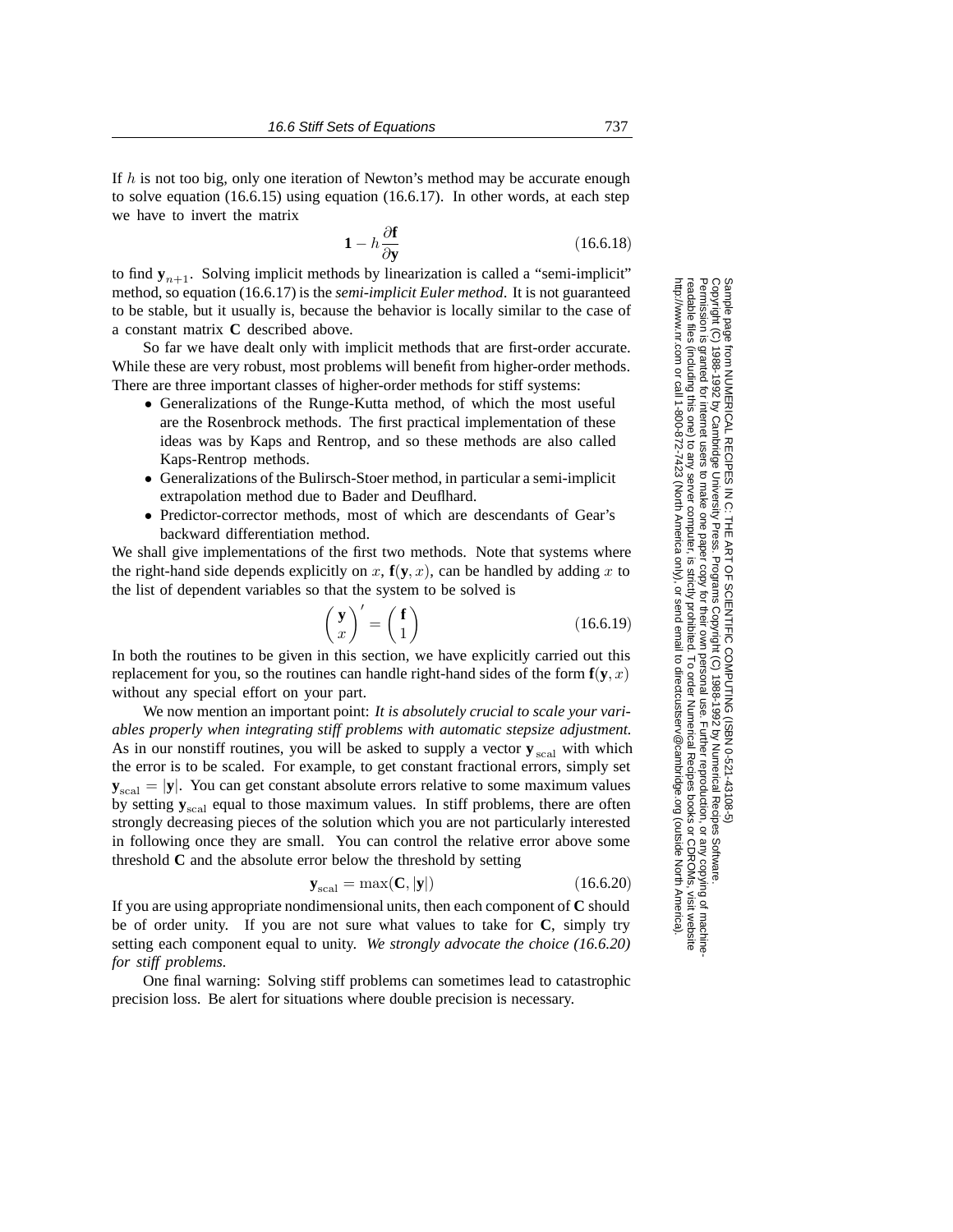### **Rosenbrock Methods**

These methods have the advantage of being relatively simple to understand and implement. For moderate accuracies ( $\epsilon \lesssim 10^{-4} - 10^{-5}$  in the error criterion) and moderate-sized systems ( $N \lesssim 10$ ), they are competitive with the more complicated algorithms. For more stringent parameters, Rosenbrock methods remain reliable; they merely become less efficient than competitors like the semi-implicit extrapolation method (see below).

A Rosenbrock method seeks a solution of the form

$$
\mathbf{y}(x_0 + h) = \mathbf{y}_0 + \sum_{i=1}^{s} c_i \mathbf{k}_i
$$
 (16.6.21)

where the corrections  $\mathbf{k}_i$  are found by solving s linear equations that generalize the structure in (16.6.17):

$$
(\mathbf{1} - \gamma h \mathbf{f}') \cdot \mathbf{k}_i = h \mathbf{f} \left( \mathbf{y}_0 + \sum_{j=1}^{i-1} \alpha_{ij} \mathbf{k}_j \right) + h \mathbf{f}' \cdot \sum_{j=1}^{i-1} \gamma_{ij} \mathbf{k}_j, \qquad i = 1, \dots, s \quad (16.6.22)
$$

Here we denote the Jacobian matrix by **f**'. The coefficients  $\gamma$ ,  $c_i$ ,  $\alpha_{ij}$ , and  $\gamma_{ij}$  are fixed constants independent of the problem. If  $\gamma = \gamma_{ij} = 0$ , this is simply a Runge-Kutta scheme. Equations (16.6.22) can be solved successively for  $\mathbf{k}_1, \mathbf{k}_2, \ldots$ 

Crucial to the success of a stiff integration scheme is an automatic stepsize adjustment algorithm. Kaps and Rentrop [2] discovered an *embedded* or Runge-Kutta-Fehlberg method as described in §16.2: Two estimates of the form (16.6.21) are computed, the "real" one **y** and a lower-order estimate  $\hat{y}$  with different coefficients  $\hat{c}_i$ ,  $i = 1, \ldots, \hat{s}$ , where  $\hat{s} < s$  but the **k**<sub>*i*</sub> are the same. The difference between  $y$  and  $\hat{y}$  leads to an estimate of the local truncation error, which can then be used for stepsize control. Kaps and Rentrop showed that the smallest value of s for which embedding is possible is  $s = 4$ ,  $\hat{s} = 3$ , leading to a fourth-order method.

To minimize the matrix-vector multiplications on the right-hand side of (16.6.22), we rewrite the equations in terms of quantities

$$
\mathbf{g}_i = \sum_{j=1}^{i-1} \gamma_{ij} \mathbf{k}_j + \gamma \mathbf{k}_i
$$
 (16.6.23)

The equations then take the form

$$
(1/\gamma h - f') \cdot g_1 = f(y_0)
$$
  
\n
$$
(1/\gamma h - f') \cdot g_2 = f(y_0 + a_{21}g_1) + c_{21}g_1/h
$$
  
\n
$$
(1/\gamma h - f') \cdot g_3 = f(y_0 + a_{31}g_1 + a_{32}g_2) + (c_{31}g_1 + c_{32}g_2)/h
$$
  
\n
$$
(1/\gamma h - f') \cdot g_4 = f(y_0 + a_{41}g_1 + a_{42}g_2 + a_{43}g_3) + (c_{41}g_1 + c_{42}g_2 + c_{43}g_3)/h
$$
  
\n(16.6.24)

In our implementation stiff of the Kaps-Rentrop algorithm, we have carried out the replacement (16.6.19) explicitly in equations (16.6.24), so you need not concern yourself about it. Simply provide a routine (called derivs in stiff) that returns **f** (called dydx) as a function of x and y. Also supply a routine jacobn that returns f' (dfdy) and  $\partial f / \partial x$  (dfdx) as functions of  $x$  and  $y$ . If  $x$  does not occur explicitly on the right-hand side, then  $dfdx$  will be zero. Usually the Jacobian matrix will be available to you by analytic differentiation of the right-hand side **f**. If not, your routine will have to compute it by numerical differencing with appropriate increments ∆**y**.

Kaps and Rentrop gave two different sets of parameters, which have slightly different stability properties. Several other sets have been proposed. Our default choice is that of Shampine [3], but we also give you one of the Kaps-Rentrop sets as an option. Some proposed parameter sets require function evaluations outside the domain of integration; we prefer to avoid that complication.

The calling sequence of stiff is exactly the same as the nonstiff routines given earlier in this chapter. It is thus "plug-compatible" with them in the general ODE integrating routine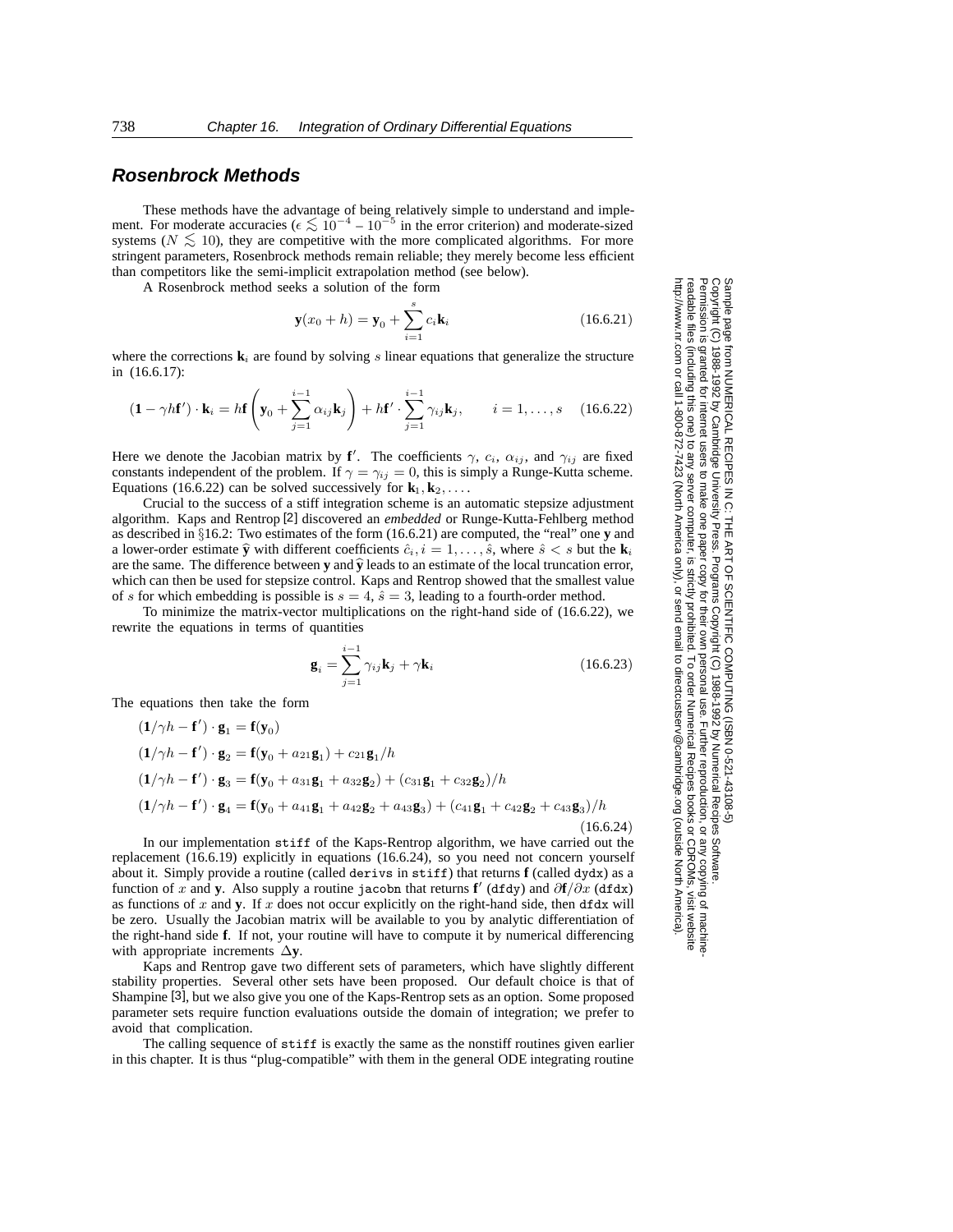odeint. This compatibility requires, unfortunately, one slight anomaly: While the usersupplied routine derivs is a dummy argument (which can therefore have any actual name), the other user-supplied routine is *not* an argument and must be named (exactly) jacobn.

stiff begins by saving the initial values, in case the step has to be repeated because the error tolerance is exceeded. The linear equations (16.6.24) are solved by first computing the LU decomposition of the matrix  $1/\gamma h - f'$  using the routine ludcmp. Then the four **<sup>g</sup>***<sup>i</sup>* are found by back-substitution of the four different right-hand sides using lubksb. Note that each step of the integration requires one call to jacobn and three calls to derivs (one call to get dydx before calling stiff, and two calls inside stiff). The reason only three calls are needed and not four is that the parameters have been chosen so that the last two calls in equation (16.6.24) are done with the same arguments. Counting the evaluation of the Jacobian matrix as roughly equivalent to N evaluations of the right-hand side **f**, we see that the Kaps-Rentrop scheme involves about  $N + 3$  function evaluations per step. Note that if  $N$  is large and the Jacobian matrix is sparse, you should replace the  $LU$  decomposition by a suitable sparse matrix procedure.

Stepsize control depends on the fact that

$$
\mathbf{y}_{\text{exact}} = \mathbf{y} + O(h^5) \tag{16.6.25}
$$

$$
\mathbf{y}_{\text{exact}} = \hat{\mathbf{y}} + O(h^4) \tag{16.6.25}
$$

Thus

#define E4 (125.0/108.0)

$$
|\mathbf{y} - \hat{\mathbf{y}}| = O(h^4)
$$
 (16.6.26)

Referring back to the steps leading from equation  $(16.2.4)$  to equation  $(16.2.10)$ , we see that the new stepsize should be chosen as in equation (16.2.10) but with the exponents 1/4 and 1/5 replaced by 1/3 and 1/4, respectively. Also, experience shows that it is wise to prevent too large a stepsize change in one step, otherwise we will probably have to undo the large change in the next step. We adopt 0.5 and 1.5 as the maximum allowed decrease and increase of  $h$  in one step.

#include <math.h> #include "nrutil.h" #define SAFETY 0.9 #define GROW 1.5 #define PGROW -0.25 #define SHRNK 0.5 #define PSHRNK (-1.0/3.0) #define ERRCON 0.1296 #define MAXTRY 40 Here NMAX is the maximum value of n; GROW and SHRNK are the largest and smallest factors by which stepsize can change in one step; ERRCON equals (GROW/SAFETY) raised to the power (1/PGROW) and handles the case when errmax  $\simeq 0$ . #define GAM (1.0/2.0) #define A21 2.0 #define A31 (48.0/25.0) #define A32 (6.0/25.0) #define C21 -8.0 #define C31 (372.0/25.0) #define C32 (12.0/5.0) #define C41 (-112.0/125.0) #define C42 (-54.0/125.0) #define C43 (-2.0/5.0) #define B1 (19.0/9.0) #define B2 (1.0/2.0) #define B3 (25.0/108.0) #define B4 (125.0/108.0) #define E1 (17.0/54.0) #define E2 (7.0/36.0) #define E3 0.0

Sample page 1<br>Copyright (C)<br>Permission is Copyright (C) 1988-1992 by Cambridge University Press.Sample page from NUMERICAL RECIPES IN C: THE ART OF SCIENTIFIC COMPUTING (ISBN 0-521-43108-5) http://www.nr.com or call 1-800-872-7423 (North America only),readable files (including this one) to any serverPermission is granted for internet users to make one paper copy for their own personal use. Further reproduction, or any copyin granted for internet users from NUMERICAL RECIPES IN C: THE<br>1988-1992 by Cambridge University Pre to make one paper copy for their own personal use. Further reproduction, or any copying of machine<br>server computer, is strictly prohibited. To order Numerical Recipes books or CDROMs, visit website ES IN C: THE ART OF SCIENTIFIC COMPUTING (ISBN 0-521-43108-5)<br>University Press. Programs Copyright (C) 1988-1992 by Numerical Recipes Software computer, is strictly prohibited. To order Numerical Recipes booksPrograms Copyright (C) 1988-1992 by Numerical Recipes Software. or send email to directcustserv@cambridge.org (outside North America). send email to directcustserv@cambridge.org (outside North America) or CDROMs, visit website g of machine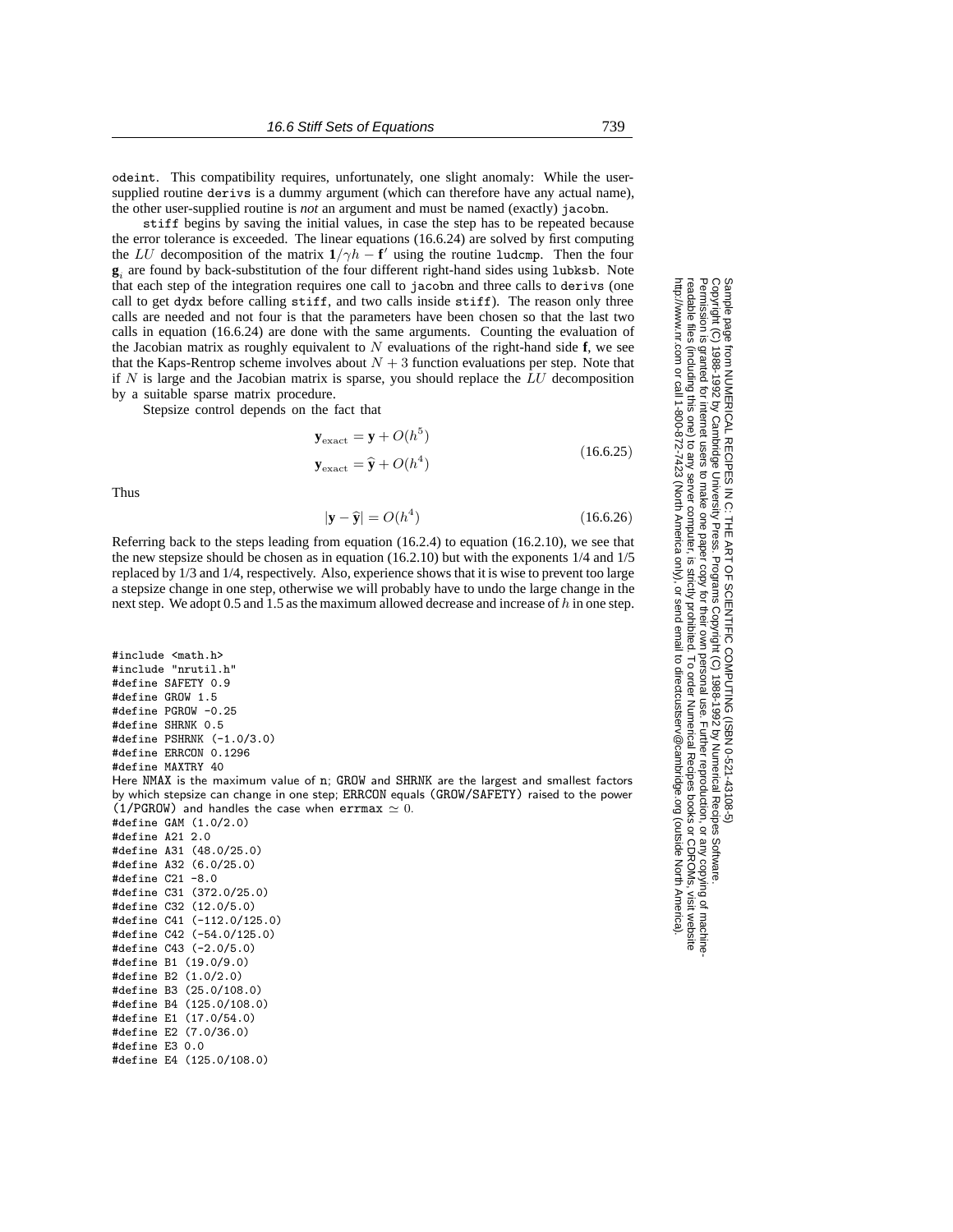#define C1X (1.0/2.0) #define C2X (-3.0/2.0) #define C3X (121.0/50.0) #define C4X (29.0/250.0) #define A2X 1.0 #define A3X (3.0/5.0)

void stiff(float y[], float dydx[], int n, float \*x, float htry, float eps, float yscal[], float \*hdid, float \*hnext, void (\*derivs)(float, float [], float []))

Fourth-order Rosenbrock step for integrating stiff o.d.e.'s, with monitoring of local truncation error to adjust stepsize. Input are the dependent variable vector  $y[1..n]$  and its derivative dydx[1..n] at the starting value of the independent variable x. Also input are the stepsize to be attempted htry, the required accuracy eps, and the vector yscal[1..n] against which the error is scaled. On output, y and x are replaced by their new values, hdid is the stepsize that was actually accomplished, and hnext is the estimated next stepsize. derivs is a usersupplied routine that computes the derivatives of the right-hand side with respect to x, while jacobn (a fixed name) is a user-supplied routine that computes the Jacobi matrix of derivatives of the right-hand side with respect to the components of y. {

```
void jacobn(float x, float y[], float dfdx[], float **dfdy, int n);
void lubksb(float **a, int n, int *indx, float b[]);
void ludcmp(float **a, int n, int *indx, float *d);
int i,j,jtry,*indx;
float d,errmax,h,xsav,**a,*dfdx,**dfdy,*dysav,*err;
float *g1,*g2,*g3,*g4,*ysav;
indx=ivector(1,n);
a=matrix(1,n,1,n);
dfdx=vector(1,n);
dfdy=matrix(1,n,1,n);
dysav=vector(1,n);
err=vector(1,n);
g1=vector(1,n);
g2=vector(1,n);
g3=vector(1,n);
g4=vector(1,n);
ysav=vector(1,n);
xsav=(*x); Save initial values.
for (i=1;i<=n;i++) {
    ysav[i]=y[i];
     dysav[i]=dydx[i];
}
jacobn(xsav,ysav,dfdx,dfdy,n);
The user must supply this routine to return the n-by-n matrix dfdy and the vector dfdx.<br>h=htry; Set stepsize to the initial trial value.
                                        Set stepsize to the initial trial value.
for (jtry=1;jtry<=MAXTRY;jtry++) {<br>for (i=1;i<=n;i++) {<br>Set
     for (i=1;i<=n;i++) { Set up the matrix 1 - \gamma h f'.
          for (j=1; j<=n; j++) a[i][j] = -dfdy[i][j];a[i][i] += 1.0/(GAM*h);
     }<br>ludcmp(a,n,indx,&d);
    ludcmp(a,n,indx, &d); <br>
for (i=1; i \le n; i++)<br>
Set up right-hand side for g_1.
                                        Set up right-hand side for \mathbf{g}_1.
         g1[i]=dysav[i]+h*C1X*dfdx[i];<br>sb(a,n,indx,g1); Solve for g_1.
     lubksb(a,n,indx,g1);<br>for (i=1;i<=n;i++)Compute intermediate values of y and x.
         y[i]=ysav[i]+A21*g1[i];
     *x=xsav+A2X*h;
     (*derivs)(*x,y,dydx); Compute dydx at the intermediate values.<br>for (i=1; i \le n; i++) Set up right-hand side for g_2.
                                        Set up right-hand side for g_2.
         g2[i]=dydx[i]+k*C2X*dfdx[i]+C21*g1[i]/h;<br>ksb(a,n,indx,g2); Solve for g_2.
     lubksb(a, n, indx, g2);<br>for (i=1:i<=n:i++)Compute intermediate values of y and x.
         y[i]=ysav[i]+A31*g1[i]+A32*g2[i];
```
Sample page 1<br>Copyright (C)<br>Permission is Copyright (C) 1988-1992 by Cambridge University Press.Sample page from NUMERICAL RECIPES IN C: THE ART OF SCIENTIFIC COMPUTING (ISBN 0-521-43108-5) http://www.nr.com or call 1-800-872-7423 (North America only),readable files (including this one) to any serverPermission is granted for internet users to make one paper copy for their own personal use. Further reproduction, or any copyin from NUMERICAL RECIPES<br>1988-1992 by Cambridge Uni<br>9 granted for internet users to m PES IN C: THE ART OF SCIENTIFIC COMPUTING (ISBN 0-521-43108-5)<br>: University Press. Programs Copyright (C) 1988-1992 by Numerical Recipes Software.<br>to make one paper copy for their own personal use. Further reproduction, or computer, is strictly prohibited. To order Numerical Recipes booksPrograms Copyright (C) 1988-1992 by Numerical Recipes Software. or send email to directcustserv@cambridge.org (outside North America). or CDROMs, visit website g of machine-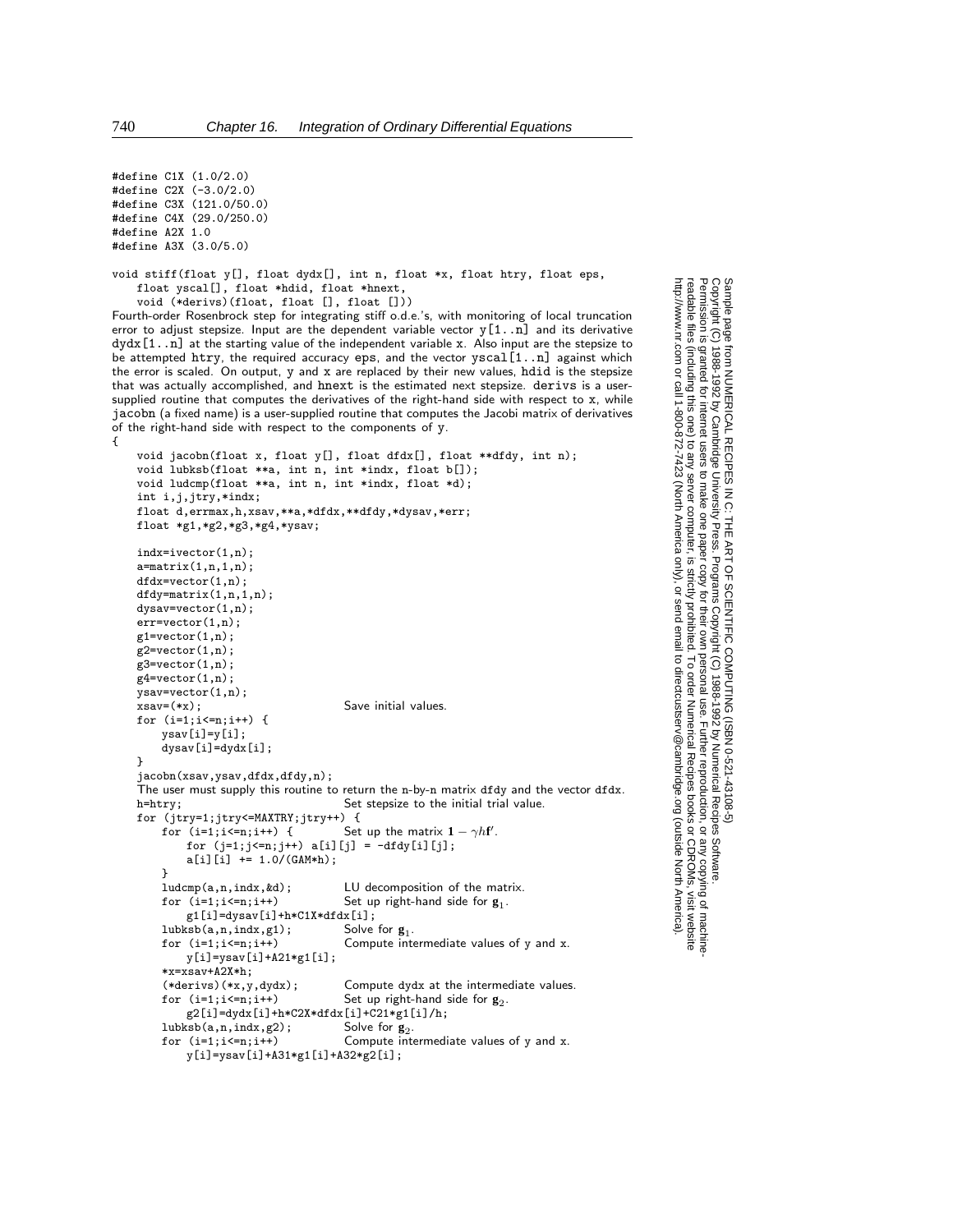```
*x=xsav+A3X*h;<br>(*derivs)(*x,y,dydx);
     (*derivs)(*x,y,dydx); Compute dydx at the intermediate values.<br>for (i=1; i<=n; i++) Set up right-hand side for g_3.
                                        Set up right-hand side for g_3.
         g3[i]=dydx[i]+h*C3X*dfdx[i]+(C31*g1[i]+C32*g2[i])/h;<br>sb(a.n.indx,g3); Solve for g_3.
     \begin{aligned} &amp;\text{lubksb(a,n,indx,g3)};\\ &amp;\text{for (i=1;i<=n;i++)}\end{aligned}Set up right-hand side for g_4.
         g4[i]=dydx[i]+h*C4X*dfdx[i]+(C41*g1[i]+C42*g2[i]+C43*g3[i])/h;<br>ksb(a,n,indx,g4);<br>Solve for g_4.
     lubksb(a, n, indx, g4);<br>for (i=1; i<=n; i++) {
                                        Get fourth-order estimate of y and error estimate.
         y[i]=ysav[i]+B1*g1[i]+B2*g2[i]+B3*g3[i]+B4*g4[i];
          err[i]=E1*g1[i]+E2*g2[i]+E3*g3[i]+E4*g4[i];
     }
     *x=xsav+h;
     if (** = xsav) nrerror("stepsize not significant in stiff");<br>errmax=0.0; Evaluate accuracy.
                                        Evaluate accuracy.
     for (i=1; i<=n; i++) errmax=FMAX(errmax,fabs(err[i]/yscal[i]));<br>errmax /= eps; Scale relative to required tolerance.
                                        Scale relative to required tolerance.
     if (errmax <= 1.0) { Step succeeded. Compute size of next step and re-
         *hdid=h; turn.
         *hnext=(errmax > ERRCON ? SAFETY*h*pow(errmax,PGROW) : GROW*h);
         free_vector(ysav,1,n);
         free_vector(g4,1,n);
         free_vector(g3,1,n);
         free_vector(g2,1,n);
         free_vector(g1,1,n);
         free_vector(err,1,n);
         free_vector(dysav,1,n);
         free_matrix(dfdy,1,n,1,n);
          free_vector(dfdx,1,n);
         free matrix(a,1,n,1,n);
         free_ivector(indx,1,n);
    return;<br>} else {
                                        Truncation error too large, reduce stepsize.
          *hnext=SAFETY*h*pow(errmax,PSHRNK);
         h=(h >= 0.0 ? FMAX(*hnext,SHRNK*h) : FMIN(*hnext,SHRNK*h));
    }
} Go back and re-try step.
nrerror("exceeded MAXTRY in stiff");
```
}

Here are the Kaps-Rentrop parameters, which can be substituted for those of Shampine simply by replacing the #define statements:

#define GAM 0.231 #define A21 2.0 #define A31 4.52470820736 #define A32 4.16352878860 #define C21 -5.07167533877 #define C31 6.02015272865 #define C32 0.159750684673 #define C41 -1.856343618677 #define C42 -8.50538085819 #define C43 -2.08407513602 #define B1 3.95750374663 #define B2 4.62489238836 #define B3 0.617477263873 #define B4 1.282612945268 #define E1 -2.30215540292 #define E2 -3.07363448539 #define E3 0.873280801802 #define E4 1.282612945268 #define C1X GAM

Sample page<br>Copyright (C)<br>Permission is Copyright (C) 1988-1992 by Cambridge University Press.Sample page from NUMERICAL RECIPES IN C: THE ART OF SCIENTIFIC COMPUTING (ISBN 0-521-43108-5) http://www.nr.com or call 1-800-872-7423 (North America only),readable files (including this one) to any serverPermission is granted for internet users to make one paper copy for their own personal use. Further reproduction, or any copyin from NUMERICAL RECIPES<br>1988-1992 by Cambridge Uni<br>granted for internet users to m PES IN C: THE ART OF SCIENTIFIC C<br>I University Press. Programs Copyright<br>to make one paper copy for their own I computer, is strictly prohibited. To order Numerical Recipes booksPrograms Copyright (C) 1988-1992 by Numerical Recipes Software. SCIENTIFIC COMPUTING or send email to directcustserv@cambridge.org (outside North America). 1FIC COMPUTING (ISBN 0-521-43108-5)<br>pyright (C) 1988-1992 by Numerical Recipes Software.<br>ir own personal use. Further reproduction, or any copying of machine-<br>ibited. To order Numerical Recipes books or CDROMs, visit web or CDROMs, visit website g of machine-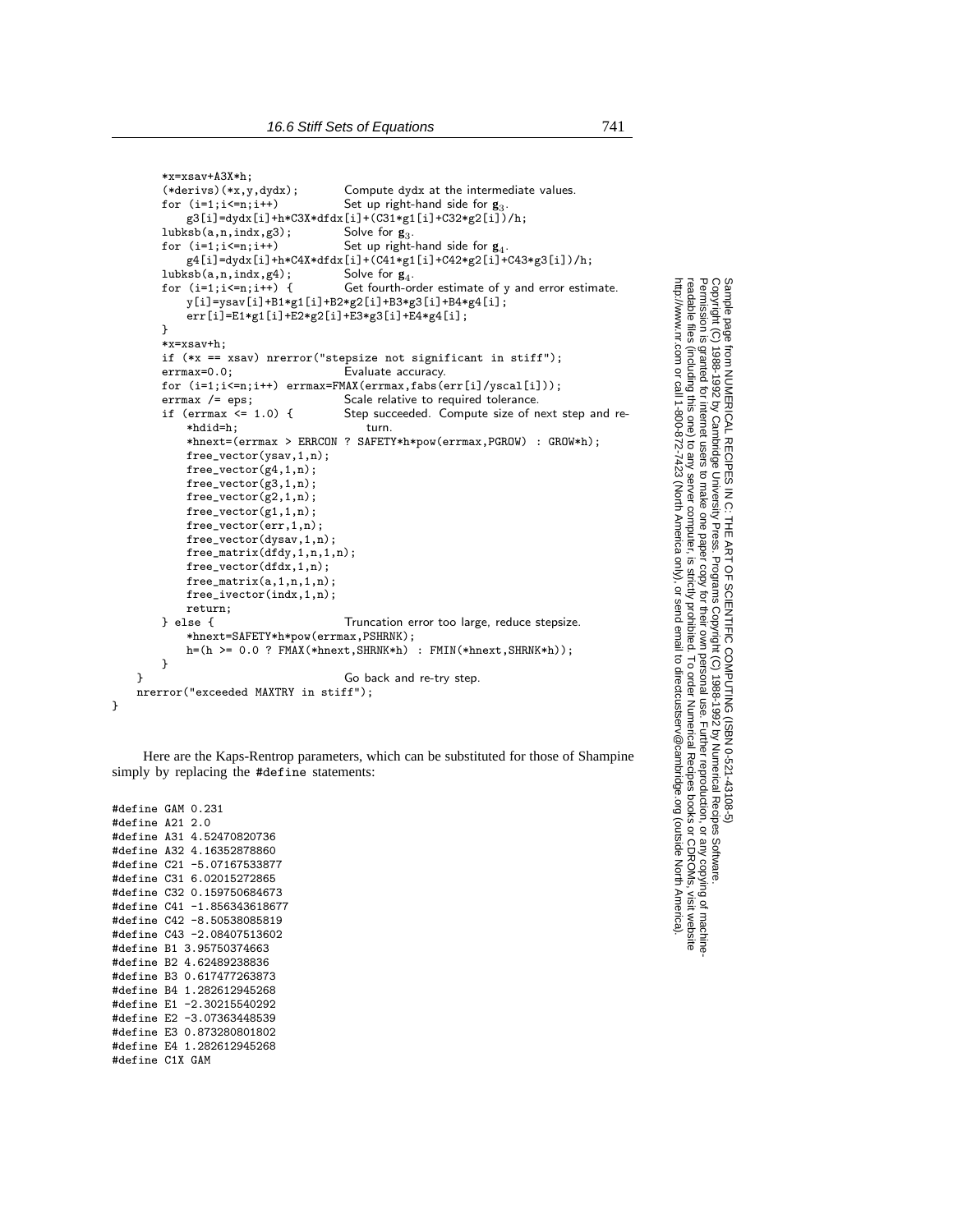```
#define C2X -0.396296677520e-01
#define C3X 0.550778939579
#define C4X -0.553509845700e-01
#define A2X 0.462
#define A3X 0.880208333333
```
As an example of how stiff is used, one can solve the system

$$
y'_1 = -.013y_1 - 1000y_1y_3
$$
  
\n
$$
y'_2 = -2500y_2y_3
$$
  
\n
$$
y'_3 = -.013y_1 - 1000y_1y_3 - 2500y_2y_3
$$
\n(16.6.27)

with initial conditions

$$
y_1(0) = 1,
$$
  $y_2(0) = 1,$   $y_3(0) = 0$  (16.6.28)

(This is test problem D4 in [4].) We integrate the system up to  $x = 50$  with an initial stepsize of  $h = 2.9 \times 10^{-4}$  using odeint. The components of **C** in (16.6.20) are all set to unity. The routines derivs and jacobn for this problem are given below. Even though the ratio of largest to smallest decay constants for this problem is around  $10^6$ , stiff succeeds in integrating this set in only 29 steps with  $\epsilon = 10^{-4}$ . By contrast, the Runge-Kutta routine rkqs requires 51,012 steps!

```
void jacobn(float x, float y[], float dfdx[], float **dfdy, int n)
{
   int i;
   for (i=1; i<=n; i++) dfdx[i]=0.0;dfdy[1][1] = -0.013-1000.0*y[3];dfdy[1][2]=0.0;dfdy[1][3] = -1000.0*y[1];
   dfdy[2][1]=0.0;dfdy[2][2] = -2500.0*y[3];
   dfdy[2][3] = -2500.0*y[2];
   dfdy[3][1] = -0.013-1000.0*y[3];
   dfdy[3][2] = -2500.0*y[3];
   dfdy[3][3] = -1000.0*y[1]-2500.0*y[2];}
void derivs(float x, float y[], float dydx[])
{
   dydx[1] = -0.013*y[1]-1000.0*y[1]*y[3];dydx[2] = -2500.0*y[2]*y[3];
   dydx[3] = -0.013*y[1]-1000.0*y[1]*y[3]-2500.0*y[2]*y[3];
}
```
#### **Semi-implicit Extrapolation Method**

The Bulirsch-Stoer method, which discretizes the differential equation using the modified midpoint rule, does not work for stiff problems. Bader and Deuflhard [5] discovered a semiimplicit discretization that works very well and that lends itself to extrapolation exactly as in the original Bulirsch-Stoer method.

The starting point is an implicit form of the midpoint rule:

$$
\mathbf{y}_{n+1} - \mathbf{y}_{n-1} = 2h\mathbf{f}\left(\frac{\mathbf{y}_{n+1} + \mathbf{y}_{n-1}}{2}\right)
$$
 (16.6.29)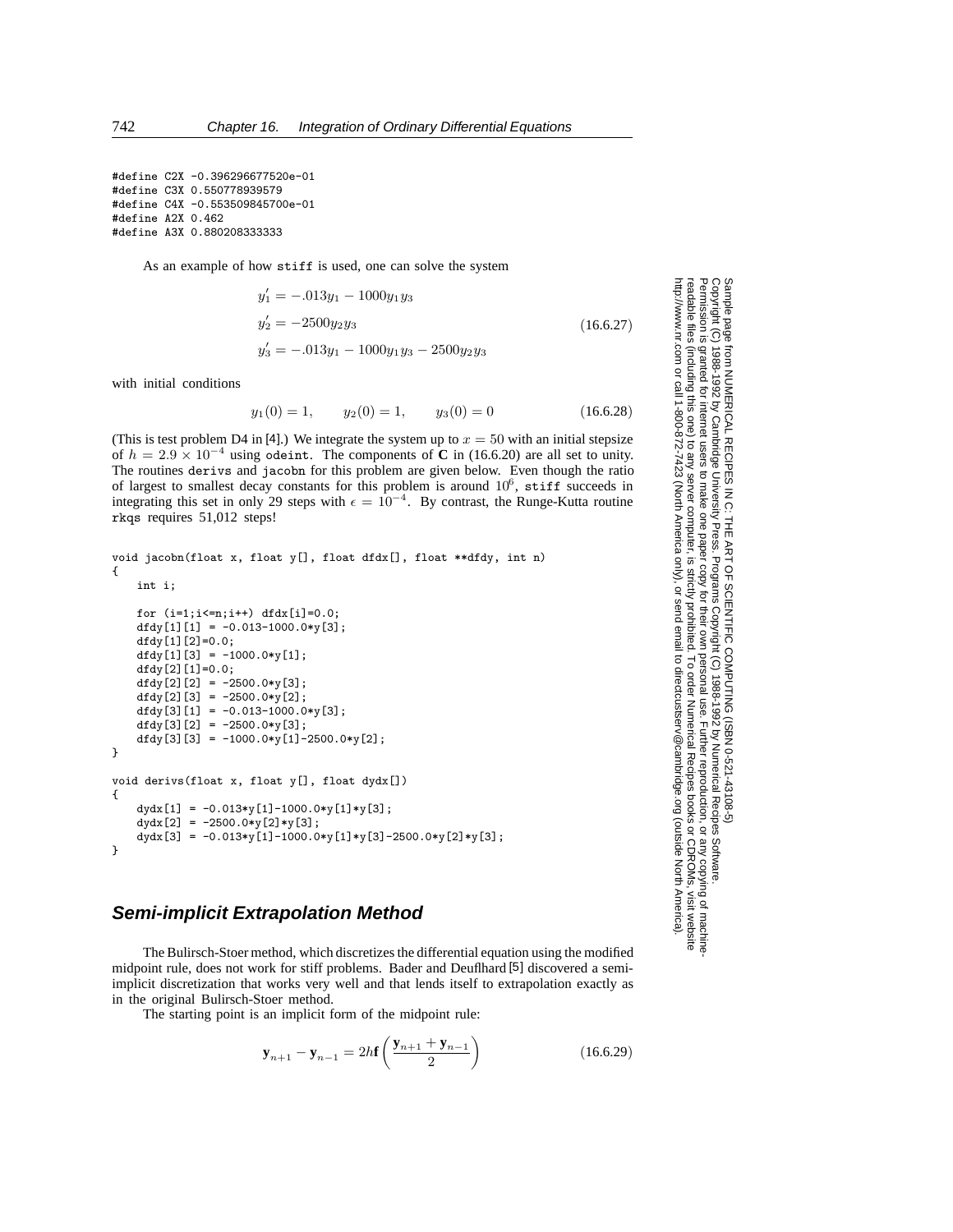Convert this equation into semi-implicit form by linearizing the right-hand side about  $f(y_n)$ . The result is the *semi-implicit midpoint rule*:

$$
\left[\mathbf{1} - h\frac{\partial \mathbf{f}}{\partial \mathbf{y}}\right] \cdot \mathbf{y}_{n+1} = \left[\mathbf{1} + h\frac{\partial \mathbf{f}}{\partial \mathbf{y}}\right] \cdot \mathbf{y}_{n-1} + 2h\left[\mathbf{f}(\mathbf{y}_n) - \frac{\partial \mathbf{f}}{\partial \mathbf{y}} \cdot \mathbf{y}_n\right]
$$
(16.6.30)

It is used with a special first step, the semi-implicit Euler step (16.6.17), and a special "smoothing" last step in which the last  $y_n$  is replaced by

$$
\overline{\mathbf{y}}_n \equiv \frac{1}{2} (\mathbf{y}_{n+1} + \mathbf{y}_{n-1}) \tag{16.6.31}
$$

Bader and Deuflhard showed that the error series for this method once again involves only even powers of h.

For practical implementation, it is better to rewrite the equations using  $\Delta_k \equiv \mathbf{y}_{k+1} - \mathbf{y}_k$ . With  $h = H/m$ , start by calculating

$$
\Delta_0 = \left[1 - h \frac{\partial \mathbf{f}}{\partial \mathbf{y}}\right]^{-1} \cdot h \mathbf{f}(\mathbf{y}_0)
$$
  

$$
\mathbf{y}_1 = \mathbf{y}_0 + \Delta_0
$$
 (16.6.32)

Then for  $k = 1, \ldots, m - 1$ , set

$$
\Delta_k = \Delta_{k-1} + 2 \left[ 1 - h \frac{\partial \mathbf{f}}{\partial \mathbf{y}} \right]^{-1} \cdot [h\mathbf{f}(\mathbf{y}_k) - \Delta_{k-1}]
$$
\n
$$
= \mathbf{y}_k + \Delta_k. \tag{16.6.33}
$$

$$
\mathbf{y}_{k+1} = \mathbf{y}_k + \Delta_k
$$

Finally compute

$$
\Delta_m = \left[1 - h \frac{\partial \mathbf{f}}{\partial \mathbf{y}}\right]^{-1} \cdot [h\mathbf{f}(\mathbf{y}_m) - \Delta_{m-1}]
$$
\n
$$
\overline{\mathbf{y}}_m = \mathbf{y}_m + \Delta_m
$$
\n(16.6.34)

It is easy to incorporate the replacement (16.6.19) in the above formulas. The additional terms in the Jacobian that come from ∂**f**/∂x all cancel out of the semi-implicit midpoint rule (16.6.30). In the special first step (16.6.17), and in the corresponding equation (16.6.32), the term h**f** becomes  $\hat{h}$ **f** +  $h^2\partial$ **f** $/\partial x$ . The remaining equations are all unchanged.

This algorithm is implemented in the routine simpr:

#include "nrutil.h"

void simpr(float y[], float dydx[], float dfdx[], float \*\*dfdy, int n, float xs, float htot, int nstep, float yout[], void (\*derivs)(float, float [], float []))

```
Performs one step of semi-implicit midpoint rule. Input are the dependent variable y[1..n], its
derivative dydx[1..n], the derivative of the right-hand side with respect to x, dfdx[1..n],
and the Jacobian dfdy[1..n][1..n] at xs. Also input are htot, the total step to be taken,
and nstep, the number of substeps to be used. The output is returned as yout[1..n].
derivs is the user-supplied routine that calculates dydx.
{
```

```
void lubksb(float **a, int n, int *indx, float b[]);
void ludcmp(float **a, int n, int *indx, float *d);
int i,j,nn,*indx;
float d,h,x,**a,*del,*ytemp;
indx=ivector(1,n);
a = matrix(1, n, 1, n);del=vector(1,n);
ytemp=vector(1,n);<br>h=htot/nstep;
                                      Stepsize this trip.
for (i=1; i \le n; i++) { Set up the matrix 1 - hf'.
    for (j=1; j<=n; j++) a[i][j] = -h * df dy[i][j];
```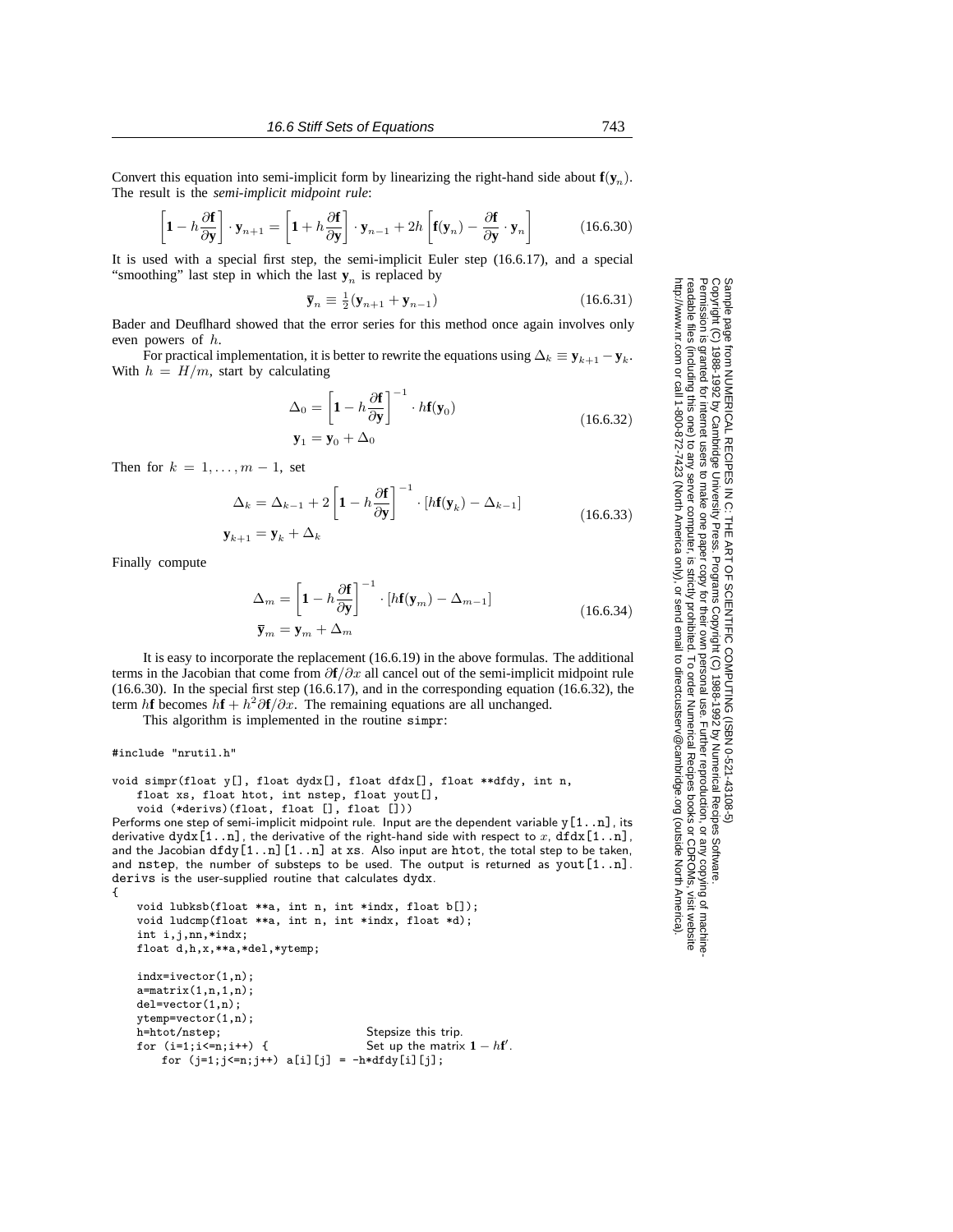++a[i][i];

```
}<br>ludcmp(a,n,indx,&d);
ludcmp(a,n,indx, &d);<br>
for (i=1;i<=n;i++) Set up right-hand side for first s
                                     Set up right-hand side for first step. Use yout for temporary storage.
    yout[i]=h*(dydx[i]+h*dfdx[i]);lubksb(a,n,indx,yout);
for (i=1; i<=n; i++) First step.
    ytemp[i]=y[i]+(del[i]=yout[i]);
x=xs+h;<br>(*derivs)(x,ytemp,yout);
                                     Use yout for temporary storage of derivatives.
for (nn=2;nn<=nstep;nn++) { General step.
    for (i=1; i \le n; i++) Set up right-hand side for general step.
        yout[i]=h*yout[i]-del[i];
    lubksb(a,n,indx,yout);
    for (i=1:i<=n:i++)ytemp[i] += (del[i] += 2.0*yout[i]);x \leftarrow b:
    (*derivs)(x,ytemp,yout);
}
for (i=1;i<=n;i++) Set up right-hand side for last step.
    yout[i]=h*yout[i]-del[i];
lubksb(a,n,indx,yout);
for (i=1; i \le n; i++) Take last step.
    yout[i] += ytemp[i];
free_vector(ytemp,1,n);
free_vector(del,1,n);
free matrix(a,1,n,1,n):
free_ivector(indx,1,n);
```
The routine simpr is intended to be used in a routine stifbs that is almost exactly the same as bsstep. The only differences are:

```
• The stepsize sequence is
```

$$
n = 2, 6, 10, 14, 22, 34, 50, \dots,
$$
\n
$$
(16.6.35)
$$

where each member differs from its predecessor by the smallest multiple of 4 that makes the ratio of successive terms be  $\leq \frac{5}{7}$ . The parameter KMAXX is taken to be 7.

- The work per unit step now includes the cost of Jacobian evaluations as well as function evaluations. We count one Jacobian evaluation as equivalent to N function evaluations, where  $N$  is the number of equations.
- Once again the user-supplied routine derivs is a dummy argument and so can have any name. However, to maintain "plug-compatibility" with rkqs, bsstep and stiff, the routine jacobn is not an argument and *must* have exactly this name. It is called once per step to return **f**' (dfdy) and  $\partial$ **f** $/\partial x$  (dfdx) as functions of x and **y**. Here is the routine, with comments pointing out only the differences from bsstep:

```
#include <math.h>
#include "nrutil.h"
#define KMAXX 7
#define IMAXX (KMAXX+1)
#define SAFE1 0.25
#define SAFE2 0.7
#define REDMAX 1.0e-5
#define REDMIN 0.7
#define TINY 1.0e-30
#define SCALMX 0.1
```

```
float **d,*x;
```
void stifbs(float y[], float dydx[], int nv, float \*xx, float htry, float eps, float yscal[], float \*hdid, float \*hnext, void (\*derivs)(float, float [], float []))

Sample page<br>Copyright (C)<br>Permission is Copyright (C) 1988-1992 by Cambridge University Press.Sample page from NUMERICAL RECIPES IN C: THE ART OF SCIENTIFIC COMPUTING (ISBN 0-521-43108-5) http://www.nr.com or call 1-800-872-7423 (North America only),readable files (including this one) to any serverPermission is granted for internet users to make one paper copy for their own personal use. Further reproduction, or any copyin from NUMERICAL RECIPES<br>1988-1992 by Cambridge Uni<br>granted for internet users to m computer, is strictly prohibited. To order Numerical Recipes booksPrograms Copyright (C) 1988-1992 by Numerical Recipes Software. SCIENTIFIC COMPUTING or send email to directcustserv@cambridge.org (outside North America). email to directcustserv@cambridge.org (outside North America). COMPUTING (ISBN 0-521-43108-5)<br>tt (C) 1988-1992 by Numerical Recipes Software.<br>personal use. Further reproduction, or any copying of machine-<br>I. To order Numerical Recipes books or CDROMs, visit website<br>I. To order Numeric or CDROMs, visit website g of machine-

}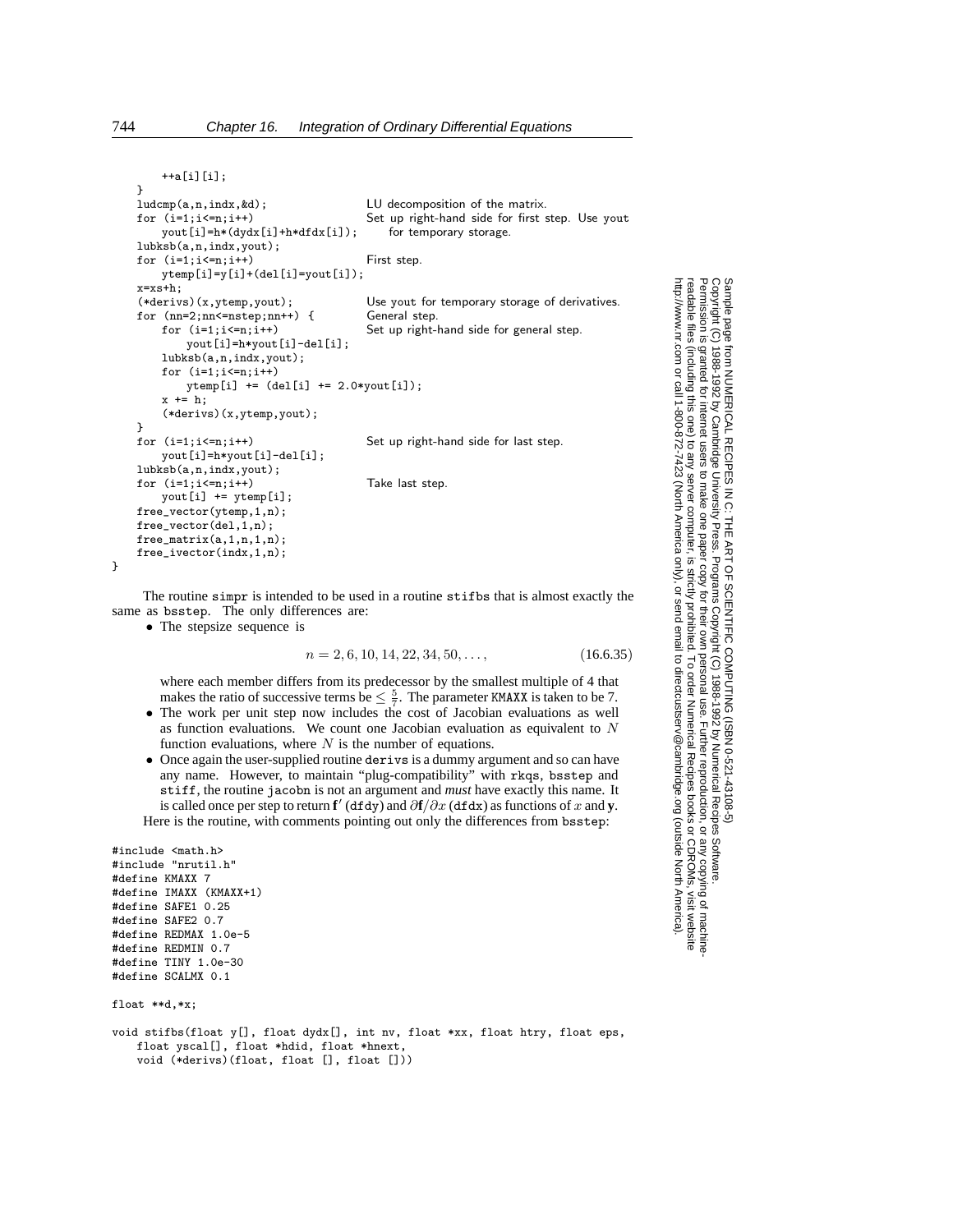Semi-implicit extrapolation step for integrating stiffo.d.e.'s, with monitoring of local truncation error to adjust stepsize. Input are the dependent variable vector y[1..nv] and its derivative dydx[1..nv] at the starting value of the independent variable x. Also input are the stepsize to be attempted htry, the required accuracy eps, and the vector  $yscal[1..nv]$  against which the error is scaled. On output, y and x are replaced by their new values, hdid is the stepsize that was actually accomplished, and hnext is the estimated next stepsize. derivs is a user-supplied routine that computes the derivatives of the right-hand side with respect to x, while jacobn (a fixed name) is a user-supplied routine that computes the Jacobi matrix of derivatives of the right-hand side with respect to the components of y. Be sure to set htry on successive steps to the value of hnext returned from the previous step, as is the case if the routine is called by odeint.

{

```
void jacobn(float x, float y[], float dfdx[], float **dfdy, int n);
void simpr(float y[], float dydx[], float dfdx[], float **dfdy,
    int n, float xs, float htot, int nstep, float yout[],
    void (*derivs)(float, float [], float []));
void pzextr(int iest, float xest, float yest[], float yz[], float dy[],
    int nv);
int i,iq,k,kk,km;
static int first=1,kmax,kopt,nvold = -1;
static float epsold = -1.0, xnew;
float eps1,errmax,fact,h,red,scale,work,wrkmin,xest;
float *dfdx,**dfdy,*err,*yerr,*ysav,*yseq;
static float a[IMAXX+1];
static float alf[KMAXX+1][KMAXX+1];
static int nseq[IMAXX+1]={0,2,6,10,14,22,34,50,70}; Sequence is different from<br>int reduct.exitflag=0: bsstep.
int reduct, ext{exitflag=0};
d=matrix(1,nv,1,KMAXX);
dfdx=vector(1,nv);
dfdy=matrix(1,nv,1,nv);
err=vector(1,KMAXX);
x=vector(1,KMAXX);
yerr=vector(1,nv);
ysav=vector(1,nv);
yseq=vector(1,nv);
if(eps != epsold || nv != nvold) { Reinitialize also if nv has changed.
    *hnext = xnew = -1.0e29;
    eps1=SAFE1*eps;
    a[1]=nseq[1]+1;
    for (k=1; k<=KMAX; k++) a[k+1]=a[k]+nseq[k+1];
    for (iq=2;iq<=KMAXX;iq++) {
        for (k=1; k < iq; k++)alf[k][iq]=pow(eps1,((a[k+1]-a[iq+1])/
                ((a[iq+1]-a[1]+1.0)*(2*k+1))));
    }
    epsold=eps;
    nvold=nv;<br>
a[1] += nv;<br>
a(1) += nv;<br>
a(2) Add cost
                                             Add cost of Jacobian evaluations to work<br>a[k+1]: coefficients.
    for (k=1; k<=KMAX; k++) a[k+1]=a[k]+nseq[k+1];
    for (kopt=2;kopt<KMAXX;kopt++)
        if (a[kopt+1] > a[kopt]*alf[kopt-1][kopt]) break;
    kmax=kopt;
}
h=htry;
for (i=1; i<=nv; i++) ysav[i]=y[i];jacobn(*xx,y,dfdx,dfdy,nv); Evaluate Jacobian.
if (*xx != xnew || h != (*hnext)) {
    first=1;
    kopt=kmax;
}
reduct=0;
for (;;) {
```
for  $(k=1; k<=kmax; k++)$  {

Permission is granted for internet users to make one paper copy for their own personal use. Further reproduction, or any copyin

computer, is strictly prohibited. To order Numerical Recipes books

or send email to directcustserv@cambridge.org (outside North America).

Sample page from NUMERICAL RECIPES IN C: THE ART OF SCIENTIFIC COMPUTING (ISBN 0-521-43108-5)

Programs Copyright (C) 1988-1992 by Numerical Recipes Software.

g of machine-

or CDROMs, visit website

Copyright (C) 1988-1992 by Cambridge University Press.

readable files (including this one) to any server

http://www.nr.com or call 1-800-872-7423 (North America only),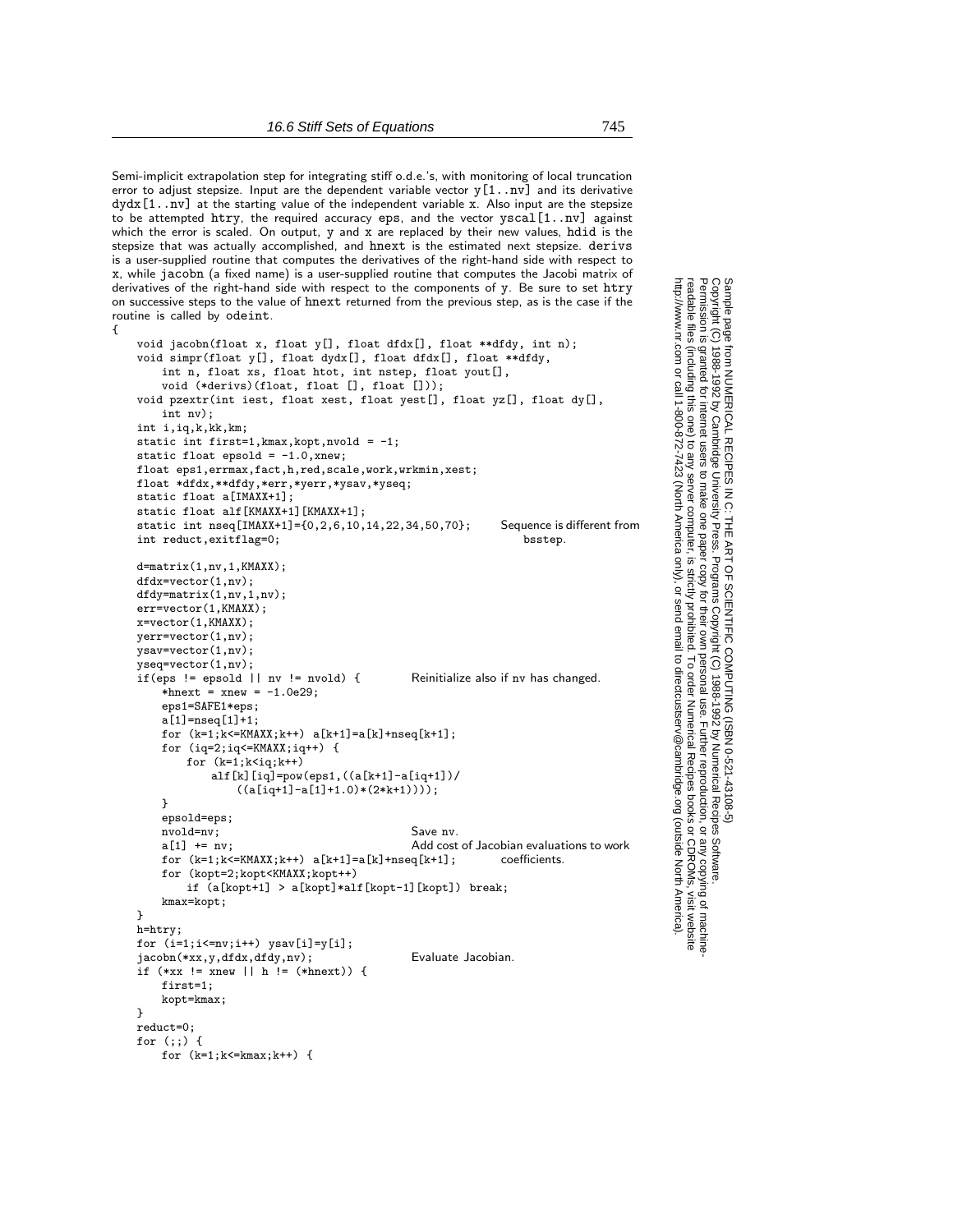```
xnew=(*xx)+h;if (xnew == (*xx)) nrerror("step size underflow in stifbs");
        simpr(ysav,dydx,dfdx,dfdy,nv,*xx,h,nseq[k],yseq,derivs);
        Semi-implicit midpoint rule.<br>xest=SQR(h/nseq[k]);
                                            The rest of the routine is identical to bsstep.
        pzextr(k,xest,yseq,y,yerr,nv);
        if (k != 1) {
            errmax=TINY;
            for (i=1;i<=nv;i++) errmax=FMAX(errmax,fabs(yerr[i]/yscal[i]));
            errmax /= eps;
            km=k-1;err[km]=pow(errmax/SAFE1,1.0/(2*km+1));
        }
        if (k != 1 && (k >= kopt-1 || first)) {
            if (errmax \langle 1.0 \rangle {
                exitflag=1;
                break;
            }
            if (k == kmax || k == kopt+1) {
                red=SAFE2/err[km];
                break;
            }
            else if (k == kopt && alf[kopt-1][kopt] < err[km]) {
                    red=1.0/err[km];
                    break;
                }
            else if (kopt == kmax && alf[km][kmax-1] < err[km]) {
                    red=alf[km][kmax-1]*SAFE2/err[km];
                    break;
                }
            else if (alf[km][kopt] < err[km]) {
                red=alf[km][kopt-1]/err[km];
                break;
            }
        }
    }
    if (exitflag) break;
    red=FMIN(red,REDMIN);
    red=FMAX(red,REDMAX);
   h * = red;reduct=1;
*xx=xnew;
*hdid=h;
first=0;
wrkmin=1.0e35;
for (kk=1;kk<=km;kk++) {
    fact=FMAX(err[kk],SCALMX);
    work=fact*a[kk+1];
   if (work < wrkmin) {
        scale=fact;
        wrkmin=work;
       kopt=kk+1;
    }
*hnext=h/scale;
if (kopt >= k && kopt != kmax && !reduct) {
    fact=FMAX(scale/alf[kopt-1][kopt],SCALMX);
    if (a[kopt+1]*fact \leq wrkmin) {
        *hnext=h/fact;
        kopt++;
    }
```

```
free_vector(yseq,1,nv);
```
}

}

}